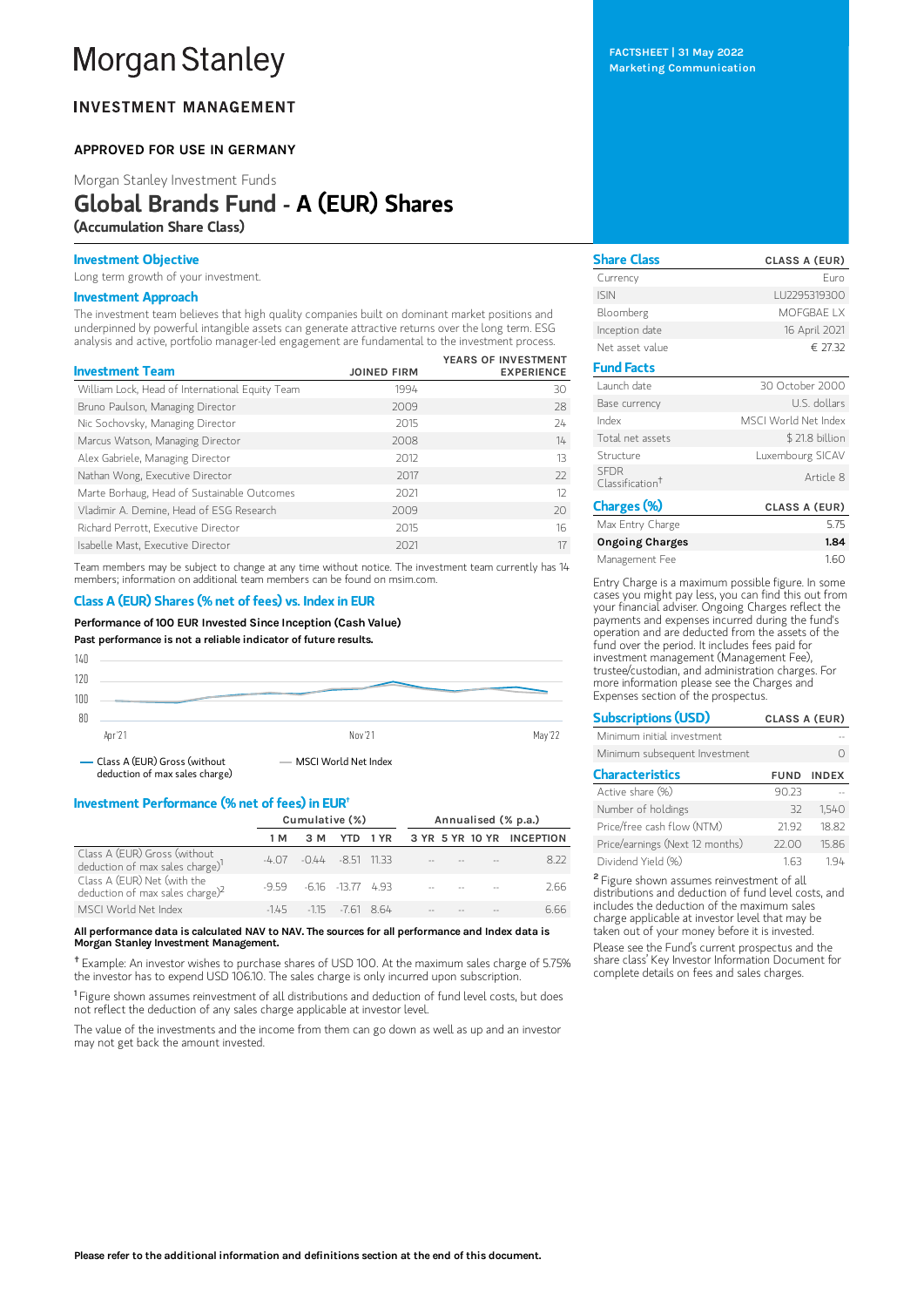| <b>Characteristics</b>                             |                      | <b>FUND</b>  | <b>INDEX</b> |
|----------------------------------------------------|----------------------|--------------|--------------|
| Active share (%)                                   |                      | 90.23        |              |
| Number of holdings                                 |                      | 32           | 1,540        |
| Price/free cash flow (NTM) <sup>3</sup>            |                      | 2192         | 18.82        |
| Price/earnings (Next 12 months)                    |                      | 22.00        | 15.86        |
| Dividend Yield (%)                                 |                      | 1.63         | 194          |
| Top Countries (% of Total Net Assets) <sup>3</sup> | <b>FUND</b>          | <b>INDEX</b> |              |
|                                                    | <b>United States</b> | 74 90        | 6831         |

|  | onneed bedeep  | $\cdots$ | ---  |
|--|----------------|----------|------|
|  | United Kingdom | 10.01    | 4.45 |
|  | France         | 5.42     | 3.20 |
|  | Germany        | 4.64     | 2.28 |
|  | Netherlands    | 2.25     | 1.17 |
|  | Italy          | 0.38     | 0.67 |
|  | Cash           | 2.09     |      |
|  |                |          |      |

| Sector Allocation (% of Total Net Assets) <sup>3,4</sup> | <b>FUND</b>               | <b>INDEX</b> |       |
|----------------------------------------------------------|---------------------------|--------------|-------|
|                                                          | Information<br>Technology | 32.69        | 21.37 |
|                                                          | Consumer Staples          | 27.22        | 7.42  |
| Health Care                                              |                           | 23.45        | 13.44 |
|                                                          | Industrials               | 6.33         | 9.86  |
|                                                          | <b>Financials</b>         | 4.54         | 13.86 |
|                                                          | Consumer<br>Discretionary | 3.37         | 10.72 |
|                                                          | Cash                      | 2 09         |       |

| Top Holdings (% of Total Net Assets) <sup>5</sup> | <b>FUND</b> | <b>INDEX</b> |
|---------------------------------------------------|-------------|--------------|
| Microsoft Corp                                    | 8.61        | 3.60         |
| Philip Morris International Inc                   | 7.84        | 0.31         |
| Reckitt Benckiser Plc                             | 6.75        | 0.10         |
| Visa Inc                                          | 6.01        | 0.66         |
| Danaher Corp                                      | 5.25        | 0.32         |
| Accenture Plc                                     | 4.87        | 0.35         |
| Thermo Fisher Scientific Inc.                     | 4.66        | 0.42         |
| <b>SAP SE</b>                                     | 4.64        | 0.19         |
| Abbott Laboratories                               | 4.46        | 0.39         |
| Baxter International Inc.                         | 4.20        | 0.07         |
| Total                                             | 57.29       |              |

 $^\dagger$  This Fund is classified as an Article 8 product under the Sustainable Finance Disclosure Regulation. Article 8 products are those which promote environmental or social characteristics and which integrate sustainability into the investment process in a binding manner. Before making any decision to invest in the fund mentioned herein, please refer to all the characteristics and objectives of the Fund noted in the current Prospectus and KIID at morganstanleyinvestmentfunds.com.

The MS INVF Global Brands Fund includes climate- and weapons-related [exclusions,](https://www.morganstanley.com/im/publication/msinvf/material/rsp_msinvf_gb_gbei_gq_en.pdf?1654720968714) the details of which may be found in the Fund's Restriction Screening policy.

<sup>3</sup> May not sum to 100% due to the exclusion of other assets and liabilities. <sup>4</sup> For additional information regarding sector classification/definitions please visit www.msci.com/gics and the glossary at www.morganstanley.com/im. <sup>5</sup>These securities and percentage allocations are only for illustrative purposes and do not constitute, and should not be construed as, investment advice or recommendations with respect to the securities or investments mentioned.

Please refer to the Prospectus for full risk disclosures, available at www.morganstanleyinvestmentfunds.com. All data as of 31.05.2022 and subject to change daily.

## Share Class A (EUR) Risk and Reward Profile

|                                  | Lower Risk |  |  |  | Higher Risk                       |  |
|----------------------------------|------------|--|--|--|-----------------------------------|--|
|                                  |            |  |  |  |                                   |  |
| <b>Potentially Lower Rewards</b> |            |  |  |  | <b>Potentially Higher Rewards</b> |  |

The risk and reward category shown is based on historic data.

- Historic figures are only a guide and may not be a reliable indicator of what may happen in the future.
- As such this category may change in the future.
- The higher the category, the greater the potential reward, but also the greater the risk of losing the investment. Category 1 does not indicate a risk free investment.
- The fund is in this category because it invests in company shares and the fund's simulated and/or realised return has experienced high rises and falls historically.
- The fund may be impacted by movements in the exchange rates between the fund's currency and the currencies of the fund's investments.

This rating does not take into account other risk factors which should be considered before investing, these include:

- The fund relies on other parties to fulfill certain services, investments or transactions. If these parties become insolvent, it may expose the fund to financial loss.
- Sustainability factors can pose risks to investments, for example: impact asset values, increased operational costs.
- There may be an insufficient number of buyers or sellers which may affect the funds ability to buy or sell securities.
- Investment in China A-Shares via Shanghai-Hong Kong and Shenzhen-Hong Kong Stock Connect programs may also entail additional risks, such as risks linked to the ownership of shares.
- Past performance is not a reliable indicator of future results. Returns may increase or decrease as a result of currency fluctuations. The value of investments and the income from them can go down as well as up and investors may lose all or a substantial portion of his or her investment.
- The value of the investments and the income from them will vary and there can be no assurance that the Fund will achieve its investment objectives.
- Investments may be in a variety of currencies and therefore changes in rates of exchange between currencies may cause the value of investments to decrease or increase. Furthermore, the value of investments may be adversely affected by fluctuations in exchange rates between the investor's reference currency and the base currency of the investments.

## Additional A Share Classes

|           | <b>CURRENCY</b> | <b>LAUNCH</b> | <b>ISIN</b>  | <b>BLOOMBERG</b> |
|-----------|-----------------|---------------|--------------|------------------|
|           | LISD            | 30.10.2000    | LU0119620416 | <b>MORGBRALX</b> |
| AH (CHF)  | CHF             | 1111 2011     | LU0671505468 | MSGBAHC IX       |
| AH (EUR)  | <b>FUR</b>      | 14.01.2008    | LU0335216932 | MORGBAH I X      |
| AHX (EUR) | <b>FUR</b>      | 25.10.2010    | LU0552899998 | MSGBAHX IX       |
| AΧ        | l ISD.          | 25.10.2010    | LU0239683559 | MORGBAX I X      |
| AX (EUR)  | <b>FUR</b>      | 30.04.2021    | LU2337806777 | MOGBAXE I X      |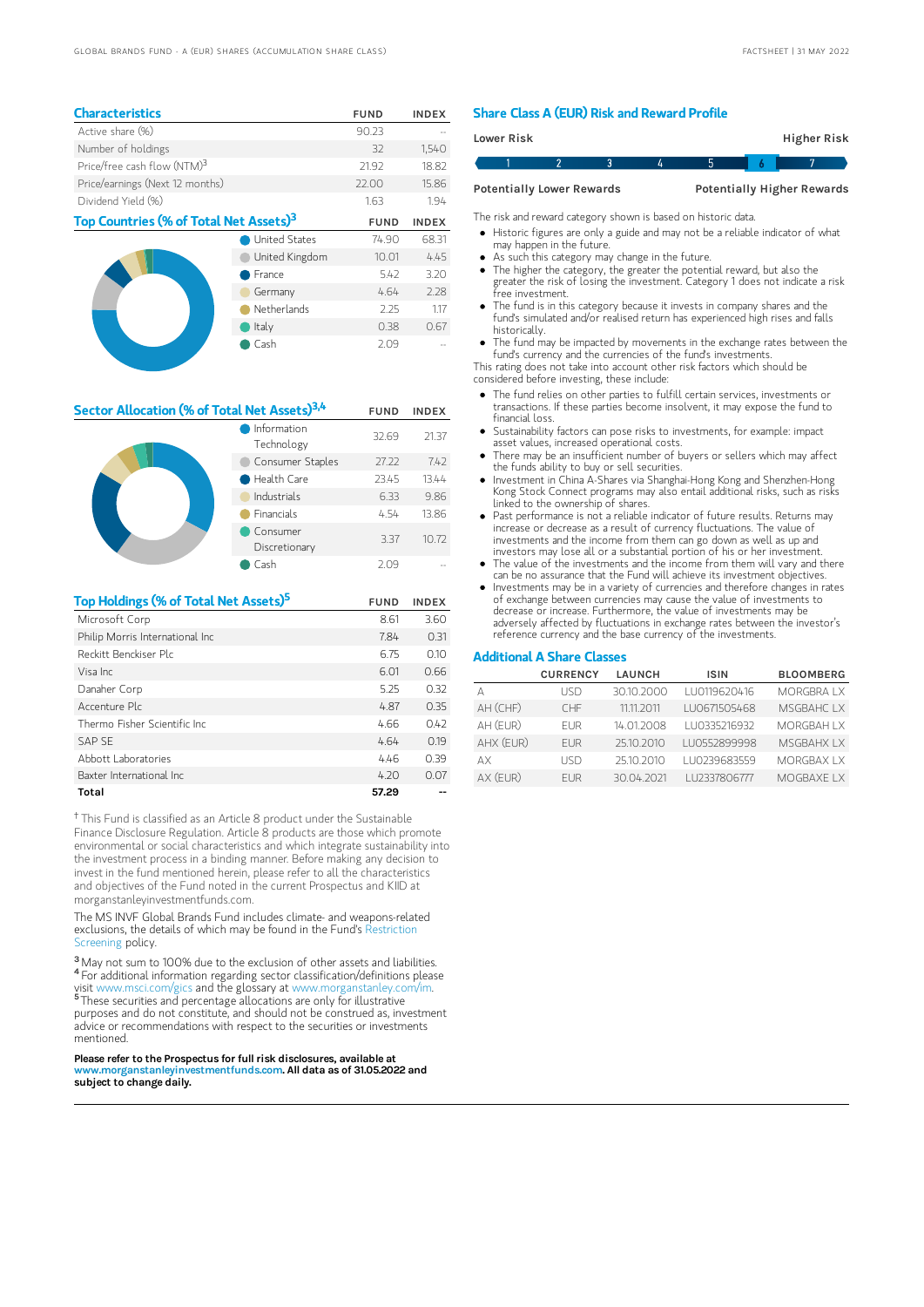This is a marketing communication. Applications for shares in the Fund should not be made without first consulting the current Prospectus and the Key Investor Information Document ("KIID"), which are available in English and in the official language of your local jurisdiction at [morganstanleyinvestmentfunds.com](https://www.morganstanley.com/im/msinvf/index.html) or free of charge from the Registered Office of Morgan Stanley Investment Funds, European Bank and Business Centre, 6B route de Trèves, L-2633 Senningerberg, R.C.S. Luxemburg B 29 192. A summary of investor rights is available in English at the same website. If the management company of the relevant Fund decides to terminate its arrangement for marketing that Fund in any EEA country where it is registered for sale, it will do so in accordance with the relevant UCITS rules.

#### DEFINITIONS

Active Share is a measure of the percentage of stock holdings in a managers portfolio that differ from the benchmark index (based on holdings and weight of holdings). Active Share scores range from 0%-100%. A score of 100% means you are completely different from the benchmark. Active Share calculation may consolidate holdings with the same economic exposure. Bloomberg stands for 'Bloomberg Global Identifier (BBGID)'. This is a unique 12 digit alphanumerical code designed to enable the identification of securities, such as the Morgan Stanley Investment Funds sub-funds at share class level, on a Bloomberg Terminal. The Bloomberg Terminal, a system provided by Bloomberg L.P., enables analysts to access and analyse real-time financial market data. Each Bloomberg code starts with the same BBG prefix, followed by nine further characters that we list here in this guide for each share class of each fund. Cash & Equivalents are defined as the value of assets that can be converted into cash immediately. These include commercial paper, open FX transactions, Treasury bills and other short-term instruments. Such instruments are considered cash equivalents because they are deemed liquid and not subject to significant risk of changes in values. Dividend yield is the ratio between how much a company pays out in dividends each year relative to its share<br>price. **Free cash flow yield (Next 12 months)** is a financial ratio that measures a company's operating free cash flow minus its capital expenditures per share and dividing by its price per share. Free cash flow yield ratio is calculated by using the underlying securities of the fund. ISIN is the international securities identification number (ISIN), a 12 digit code consisting of numbers and letters that distinctly identifies securities. NAV is the Net Asset Value per share of the Fund (NAV), which represents the value of the assets of a fund less its liabilities. Number of holdings provided are a typical range, not a maximum number. The portfolio may exceed this from time to time due to market conditions and outstanding trades. Price/earnings (P/E) is the price of a stock divided by its earnings per share for the past 12 months. Sometimes called the multiple, P/E gives investors an idea of how much they are paying for a company's earning power. The higher the P/E, the more investors are paying, and therefore the more earnings growth they are expecting.

#### INDEX INFORMATION

The MSCI World Net Index is a free float adjusted market capitalization weighted index that is designed to measure the global equity market performance of developed markets. The term "free float" represents the portion of shares outstanding that are deemed to be available for purchase in the public equity markets by investors. The performance of the Index is listed in U.S. dollars and assumes reinvestment of net dividends.The index is unmanaged and does not include any expenses, fees or sales charges. It is not possible to invest directly in an index.

#### DISTRIBUTION

This communication is only intended for and will only be distributed to persons resident in jurisdictions where such distribution or availability would not be contrary to local laws or regulations. In particular, the Shares are not for distribution to US persons.

Ireland: MSIM Fund Management (Ireland) Limited. Registered Office: The Observatory, 7-11 Sir John Rogerson's Quay, Dublin 2, D02 VC42, Ireland. Registered in Ireland as a private company limited by shares under company number 616661. MSIM Fund Management (Ireland) Limited is regulated by the Central Bank of Ireland. United Kingdom: Morgan Stanley Investment Management Limited is authorised and regulated by the Financial Conduct Authority. Registered in England. Registered No. 1981121. Registered Office: 25 Cabot Square, Canary Wharf, London E14 4QA. Dubai: Morgan Stanley Investment Management Limited (Representative Office, Unit Precinct 3-7th Floor-Unit 701 and 702, Level 7, Gate Precinct Building 3, Dubai International Financial Centre, Dubai, 506501, United Arab<br>Emirates. Telephone: +97 (0)14 709 7158). **Germany:** MSIM Fund Management (Ireland) Limited Niederlassung Deutschland, Grosse Gallusstrasse 18, 60312 Frankfurt am Main, Germany (Gattung: Zweigniederlassung (FDI) gem. § 53b KWG). **Italy**: MSIM Fund Management (Ireland)Limited, Milan Branch (Sede Secondaria di Milano) is a branch of MSIM Fund Management (Ireland) Limited, a company registered in Ireland, regulated by the Central Bank of Ireland and whose

registered office is at The Observatory, 7-11 Sir John Rogerson's Quay, Dublin 2, D02 VC42, Ireland. MSIM Fund Management (Ireland) Limited Milan Branch (Sede Secondaria di Milano) with seat in Palazzo Serbelloni Corso Venezia, 16 20121 Milano, Italy, is registered in Italy with company number<br>and VAT number 11488280964. **The Netherlands**: MSIM Fund Management (Ireland) Limited, Rembrandt Tower, 11th Floor Amstelplein 1 1096HA, Netherlands. Telephone: 31 2-0462-1300. Morgan Stanley Investment Management is a branch office of MSIM Fund Management (Ireland) Limited. MSIM Fund Management (Ireland) Limited is regulated by the Central Bank of Ireland. France: MSIM Fund Management (Ireland) Limited, Paris Branch is a branch of MSIM Fund Management (Ireland) Limited, a company registered in Ireland, regulated by the Central Bank of Ireland and whose registered office is at The Observatory, 7-11 Sir John Rogerson's Quay, Dublin 2, D02 VC42, Ireland. MSIM Fund Management (Ireland) Limited Paris Branch with seat at 61 rue de Monceau 75008 Paris, France, is registered in France with company number 890 071 863 RCS. Spain: MSIM Fund Management (Ireland) Limited, Sucursal en España is a branch of MSIM Fund Management (Ireland) Limited, a company registered in Ireland, regulated by the Central Bank of Ireland and whose registered office is at The Observatory, 7-11 Sir John Rogerson's Quay, Dublin 2, D02 VC42, Ireland. MSIM Fund Management (Ireland) Limited, Sucursal en España with seat in Calle Serrano 55, 28006, Madrid, Spain, is registered in Spain with tax identification number W0058820B. Switzerland: Morgan Stanley & Co. International plc, London, Zurich Branch Authorised and regulated by the Eidgenössische Finanzmarktaufsicht ("FINMA"). Registered with the Register of Commerce Zurich CHE-115.415.770. Registered Office: Beethovenstrasse 33, 8002 Zurich, Switzerland, Telephone +41 (0) 44 588 1000. Facsimile Fax: +41(0) 44 588 1074.

Australia: This publication is disseminated in Australia by Morgan Stanley Investment Management (Australia) Pty Limited ACN: 122040037, AFSL No. 314182, which accepts responsibility for its contents. This publication, and any access to it, is intended only for "wholesale clients" within the meaning of the Australian Corporations Act. **Hong Kong:** This document has been issued by Morgan Stanley Asia Limited for use in Hong Kong and shall only be made available to "professional investors" as defined under the Securities and Futures Ordinance of Hong Kong (Cap 571). The contents of this document have not been reviewed nor approved by any regulatory authority including the Securities and Futures Commission in Hong Kong. Accordingly, save where an exemption is available under the relevant law, this document shall not be issued, circulated, distributed, directed at, or made available to, the public in Hong Kong. Singapore: This publication should not be considered to be the subject of an invitation for subscription or purchase, whether directly or indirectly, to the public or any member of the public Singapore other than (i) to an institutional investor under section 304 of the Securities and Futures Act, Chapter 289 of Singapore ("SFA"), (ii) to a "relevant person" (which includes an accredited investor) pursuant to section 305 of the SFA, and such distribution is in accordance with the conditions specified in section 305 of the SFA; or (iii) otherwise pursuant to, and in accordance with the conditions of, any other applicable provision of the SFA. In particular, for investment funds that are not authorized or recognized by the MAS, units in such funds are not allowed to be offered to the retail public; any written material issued to persons as aforementioned in connection with an offer is not a prospectus as defined in the SFA and, accordingly, statutory liability under the SFA in relation to the content of prospectuses does not apply, and investors should consider carefully whether the investment is suitable for them. This publication has not been reviewed by the Monetary Authority of Singapore.

#### IMPORTANT INFORMATION

EMEA: This marketing communication has been issued by MSIM Fund Management (Ireland) Limited. MSIM Fund Management (Ireland) Limited is regulated by the Central Bank of Ireland. MSIM Fund Management (Ireland) Limited is incorporated in Ireland as a private company limited by shares with company registration number 616661 and has its registered address at The Observatory, 7-11 Sir John Rogerson's Quay, Dublin 2, D02 VC42, Ireland.

This document contains information relating to the sub-fund ("Fund") of Morgan Stanley Investment Funds, a Luxembourg domiciled Société d'Investissement à Capital Variable. Morgan Stanley Investment Funds (the "Company") is registered in the Grand Duchy of Luxembourg as an undertaking for collective investment pursuant to Part 1 of the Law of 17th December 2010, as amended. The Company is an Undertaking for Collective Investment in Transferable Securities ("UCITS").

Applications for shares in the Fund should not be made without first consulting the current Prospectus, Key Investor Information Document ("KIID"), Annual Report and Semi-Annual Report ("Offering Documents"), or other documents available in your local jurisdiction which is available free of charge from the Registered Office: European Bank and Business Centre, 6B route de Trèves, L-2633 Senningerberg, R.C.S. Luxemburg B 29 192. In addition, all Italian investors should refer to the 'Extended Application Form', and all Hong Kong investors should refer to the 'Additional Information for Hong Kong Investors' section, outlined within the